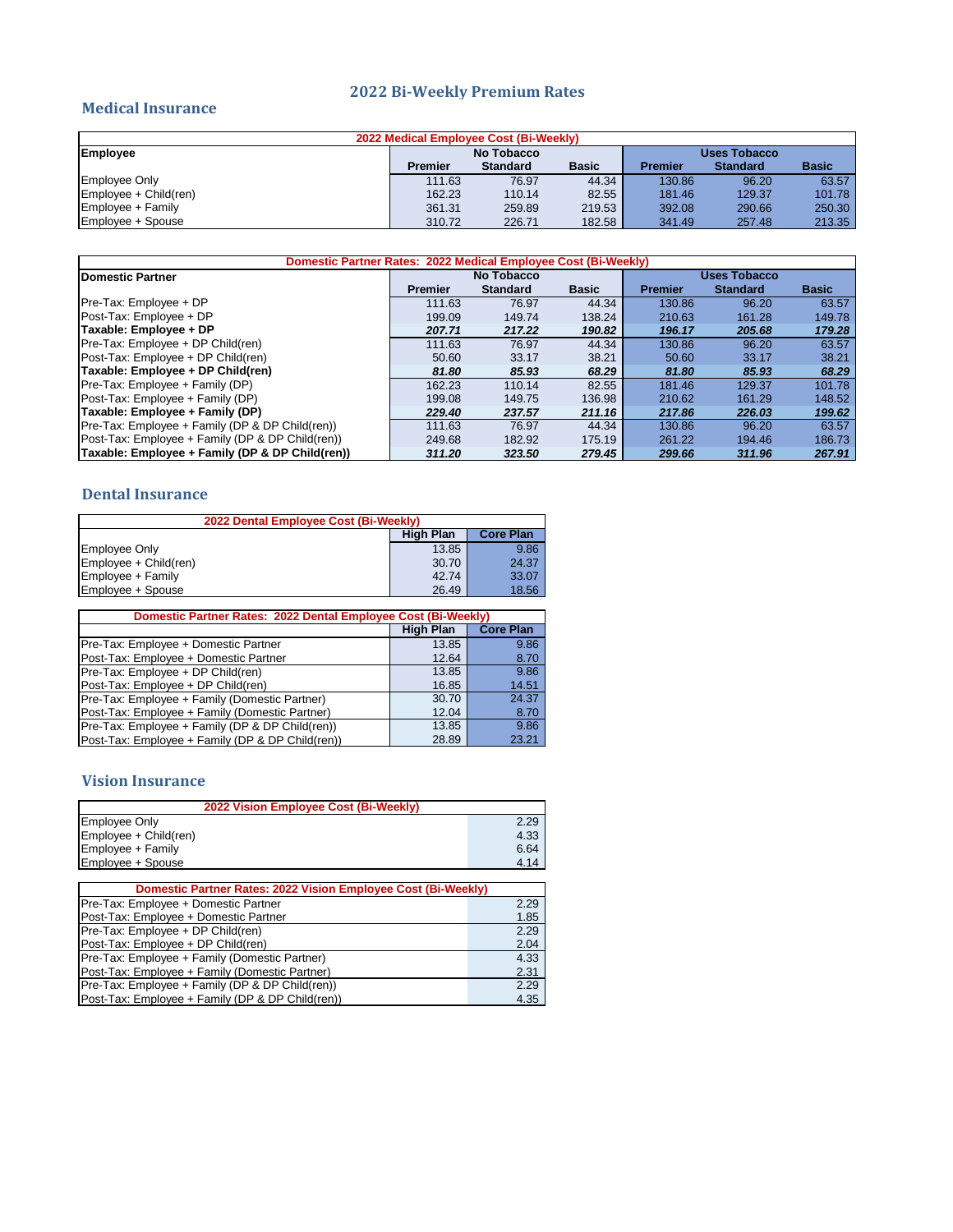### **Critical Illness Insurance**

| <b>High Plan \$20K Employee Cost Bi-Weekly</b> |                |                 |              |               |               |
|------------------------------------------------|----------------|-----------------|--------------|---------------|---------------|
| <b>Minimum</b>                                 | <b>Maximum</b> | <b>Employee</b> | Employee +   | Employee +    | <b>Family</b> |
|                                                |                | Only            | <b>Child</b> | <b>Spouse</b> |               |
| 0                                              | 24             | 2.14            | 2.14         | 4.28          | 4.28          |
| 25                                             | 29             | 2.32            | 2.32         | 4.64          | 4.64          |
| 30                                             | 34             | 3.40            | 3.40         | 6.80          | 6.80          |
| 35                                             | 39             | 4.97            | 4.97         | 9.94          | 9.94          |
| 40                                             | 44             | 7.72            | 7.72         | 15.44         | 15.44         |
| 45                                             | 49             | 11.00           | 11.00        | 22.00         | 22.00         |
| 50                                             | 54             | 14.21           | 14.21        | 28.42         | 28.42         |
| 55                                             | 59             | 19.41           | 19.41        | 38.82         | 38.82         |
| 60                                             | 64             | 28.06           | 28.06        | 56.12         | 56.12         |
| 65                                             | 69             | 40.71           | 40.71        | 81.42         | 81.42         |
| 70                                             | 74             | 63.60           | 63.60        | 127.20        | 127.20        |
| 75                                             | 79             | 93.84           | 93.84        | 187.68        | 187.68        |
| 80                                             | 84             | 137.10          | 137.10       | 274.20        | 274.20        |
| 85                                             | 999            | 231.59          | 231.59       | 463.18        | 463.18        |

| Low Plan \$10K Employee Cost Bi-Weekly |                |                 |              |               |               |
|----------------------------------------|----------------|-----------------|--------------|---------------|---------------|
| <b>Minimum</b>                         | <b>Maximum</b> | <b>Employee</b> | Employee +   | Employee +    | <b>Family</b> |
|                                        |                | Only            | <b>Child</b> | <b>Spouse</b> |               |
| 0                                      | 24             | 1.47            | 1.47         | 2.94          | 2.94          |
| 25                                     | 29             | 1.56            | 1.56         | 3.12          | 3.12          |
| 30                                     | 34             | 2.10            | 2.10         | 4.20          | 4.20          |
| 35                                     | 39             | 2.89            | 2.89         | 5.78          | 5.78          |
| 40                                     | 44             | 4.27            | 4.27         | 8.54          | 8.54          |
| 45                                     | 49             | 5.90            | 5.90         | 11.80         | 11.80         |
| 50                                     | 54             | 7.51            | 7.51         | 15.02         | 15.02         |
| 55                                     | 59             | 10.11           | 10.11        | 20.22         | 20.22         |
| 60                                     | 64             | 14.43           | 14.43        | 28.86         | 28.86         |
| 65                                     | 69             | 20.76           | 20.76        | 41.52         | 41.52         |
| 70                                     | 74             | 32.20           | 32.20        | 64.40         | 64.40         |
| 75                                     | 79             | 47.32           | 47.32        | 94.64         | 94.64         |
| 80                                     | 84             | 68.95           | 68.95        | 137.90        | 137.90        |
| 85                                     | 999            | 116.20          | 116.20       | 232.40        | 232.40        |

\* Per Belk, the above benefits have post-tax rates. Therefore, these benefits do not require an imputed income calculation.

#### **Accident Insurance**

| <b>Accident High Plan Bi-Weekly Rates</b> |                     |                             |               |  |  |
|-------------------------------------------|---------------------|-----------------------------|---------------|--|--|
| <b>Employee</b><br>Only                   | Employee +<br>Child | Employee +<br><b>Spouse</b> | <b>Family</b> |  |  |
| 6.04                                      | 15.26               | 10.59                       | 19.81         |  |  |

| <b>Accident Low Plan Bi-Weekly Rates</b> |                     |                             |               |  |  |  |
|------------------------------------------|---------------------|-----------------------------|---------------|--|--|--|
| <b>Employee</b><br>Only                  | Employee +<br>Child | Employee +<br><b>Spouse</b> | <b>Family</b> |  |  |  |
| 312                                      | 7.80                | 5 47                        | 10.15         |  |  |  |

## **Hospital Indemnity Insurance**

| <b>Hospital Indemnity High Plan Bi-Weekly Rates</b> |              |               |               |  |  |
|-----------------------------------------------------|--------------|---------------|---------------|--|--|
| <b>Employee</b>                                     | Employee +   | Employee +    | <b>Family</b> |  |  |
| Onlv                                                | <b>Child</b> | <b>Spouse</b> |               |  |  |
| 9.50                                                | 13.09        | 19.37         | 22.96         |  |  |

| <b>Hospital Indemnity Low Plan Bi-Weekly Rates</b> |                            |                             |        |  |  |
|----------------------------------------------------|----------------------------|-----------------------------|--------|--|--|
| <b>Employee</b><br>Only                            | Employee +<br><b>Child</b> | Employee +<br><b>Spouse</b> | Family |  |  |
| 4.75                                               | 6.54                       | 9.69                        | 11.48  |  |  |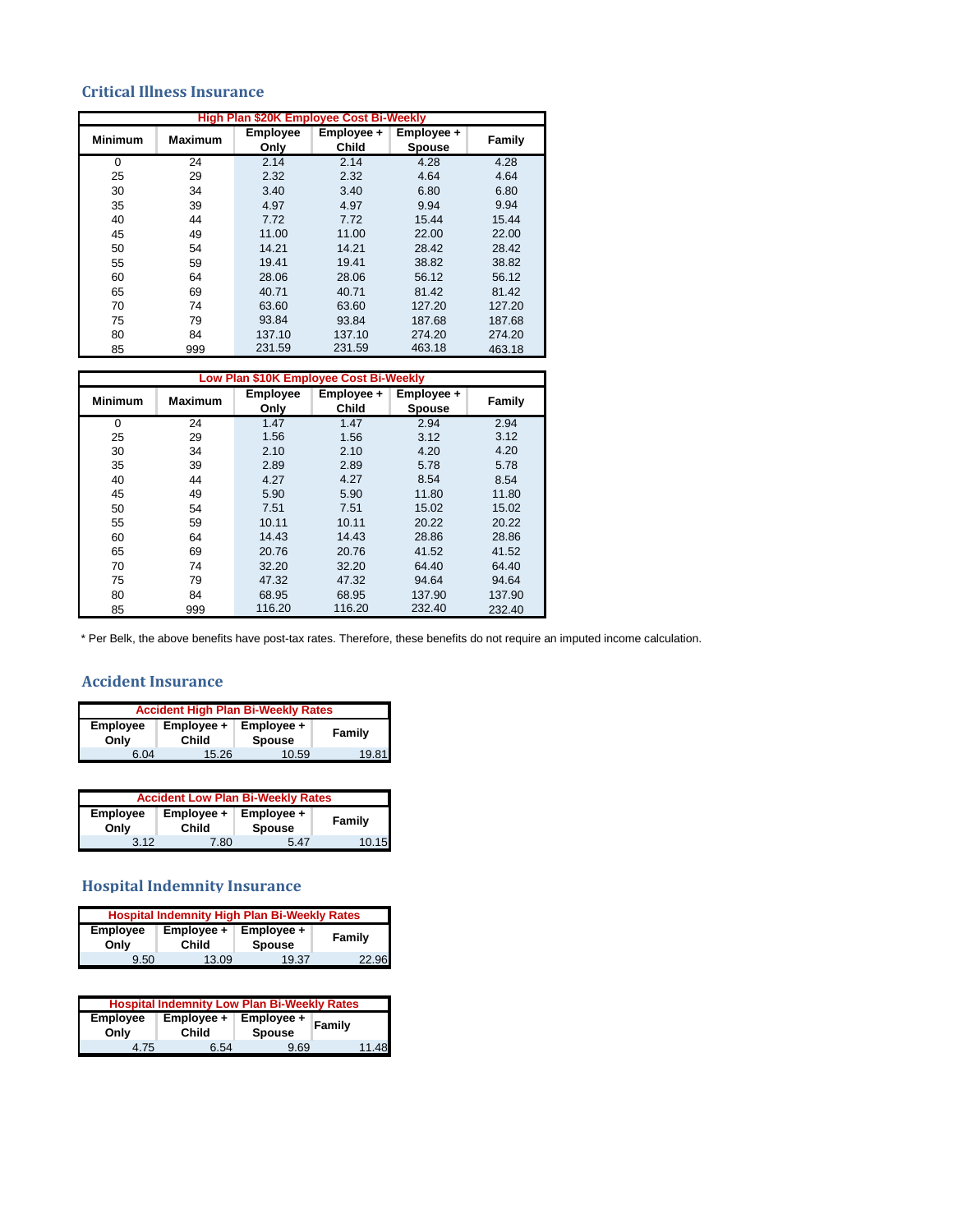#### **Supplemental Long-Term Disability (LTD)**

| <b>Optional LTD Bi-Weekly Rates</b> |          |  |  |  |
|-------------------------------------|----------|--|--|--|
| <b>Employee Cost</b>                |          |  |  |  |
|                                     | Post-Tax |  |  |  |
| LTD Corp                            | 0.801    |  |  |  |
| <b>LTD Stores</b>                   | 0.935    |  |  |  |

## **Supplemental Life and AD&D Insurance**

| <b>Supplemental Life Cost per</b><br>1,000 rounded up Bi-<br><b>Weekly</b> |                         |  |  |
|----------------------------------------------------------------------------|-------------------------|--|--|
| <b>Age Band</b>                                                            | <b>Employee</b><br>Only |  |  |
| $0 - 29$                                                                   | \$0.018                 |  |  |
| 30-34                                                                      | \$0.018                 |  |  |
| 35-39                                                                      | \$0.023                 |  |  |
| 40-44                                                                      | \$0.032                 |  |  |
| 45-49                                                                      | \$0.042                 |  |  |
| 50-54                                                                      | \$0.074                 |  |  |
| 55-59                                                                      | \$0.125                 |  |  |
| 60-64                                                                      | \$0.222                 |  |  |
| 65-69                                                                      | \$0.342                 |  |  |
| 70-999                                                                     | \$0.764                 |  |  |

|          | plemental Life Cost per<br>-000 rounded up Bi.<br><b>Weekly</b> | <b>Supplementary AD&amp;D Employee Cost Bi-</b><br><b>Weekly</b> |                         |               |
|----------|-----------------------------------------------------------------|------------------------------------------------------------------|-------------------------|---------------|
| ıe Band  | <b>Employee</b><br>Only                                         | Coverage<br>Level                                                | <b>Employee</b><br>Only | <b>Family</b> |
| $0 - 29$ | \$0.018                                                         | 25000                                                            | \$0.138                 | \$0.231       |
| 30-34    | \$0.018                                                         | 50000                                                            | \$0.277                 | \$0.462       |
| 35-39    | \$0.023                                                         | 75000                                                            | \$0.415                 | \$0.692       |
| 40-44    | \$0.032                                                         | 100000                                                           | \$0.554                 | \$0.923       |
| 45-49    | \$0.042                                                         | 125000                                                           | \$0.692                 | \$1.154       |
| 50-54    | \$0.074                                                         | 150000                                                           | \$0.831                 | \$1.385       |
| 55-59    | \$0.125                                                         | 175000                                                           | \$0.969                 | \$1.615       |
| 60-64    | \$0.222                                                         | 200000                                                           | \$1.108                 | \$1.846       |

| <b>Spouse Life Employee</b><br><b>Cost Bi-Weekly Rates</b> |        |  |  |  |
|------------------------------------------------------------|--------|--|--|--|
| 5000                                                       | \$1.54 |  |  |  |
| 10000                                                      | \$3.08 |  |  |  |
| 25000                                                      | \$7.70 |  |  |  |

**Child Life Employee Cost Bi-Weekly Rates**

|        | <b>Spouse Life Employee</b><br><b>Cost Bi-Weekly Rates</b> | <b>Supplementary AD&amp;D Domestic Partner</b><br><b>Bi-Weekly</b> |         |                          |
|--------|------------------------------------------------------------|--------------------------------------------------------------------|---------|--------------------------|
| 5000   | \$1.54                                                     | Coverage                                                           | Pre Tax | <b>Post Tax</b><br>Level |
| 10000  | \$3.08                                                     | 25000                                                              | \$0.138 | \$0.093                  |
| 25000  | \$7.70                                                     | 50000                                                              | \$0.277 | \$0.185                  |
|        |                                                            | 75000                                                              | \$0.415 | \$0.277                  |
|        |                                                            | 100000                                                             | \$0.554 | \$0.369                  |
|        | ild Life Employee Cost                                     | 125000                                                             | \$0.692 | \$0.462                  |
|        | <b>Bi-Weekly Rates</b>                                     | 150000                                                             | \$0.831 | \$0.554                  |
| 10,000 | \$1.15                                                     | 175000                                                             | \$0.969 | \$0.646                  |
|        |                                                            | 200000                                                             | \$1.108 | \$0.738                  |

\* Per Belk, Supplemental LTD has post-tax rates. Therefore, Supplemental LTD does not require an imputed income calculation.

\* Per Belk, Supplemental Life & AD&D have pre-tax rates. Supplemental Life does not have spousal tiers so it does not require an imputed income

#### **Legal Plan**

| <b>Legal Employee Cost Bi-</b> |
|--------------------------------|
| <b>Weekly Rates</b>            |
| \$7.615                        |

\* Legal plans have post-tax rates. Therefore, the legal plan does not require an imputed income calculation.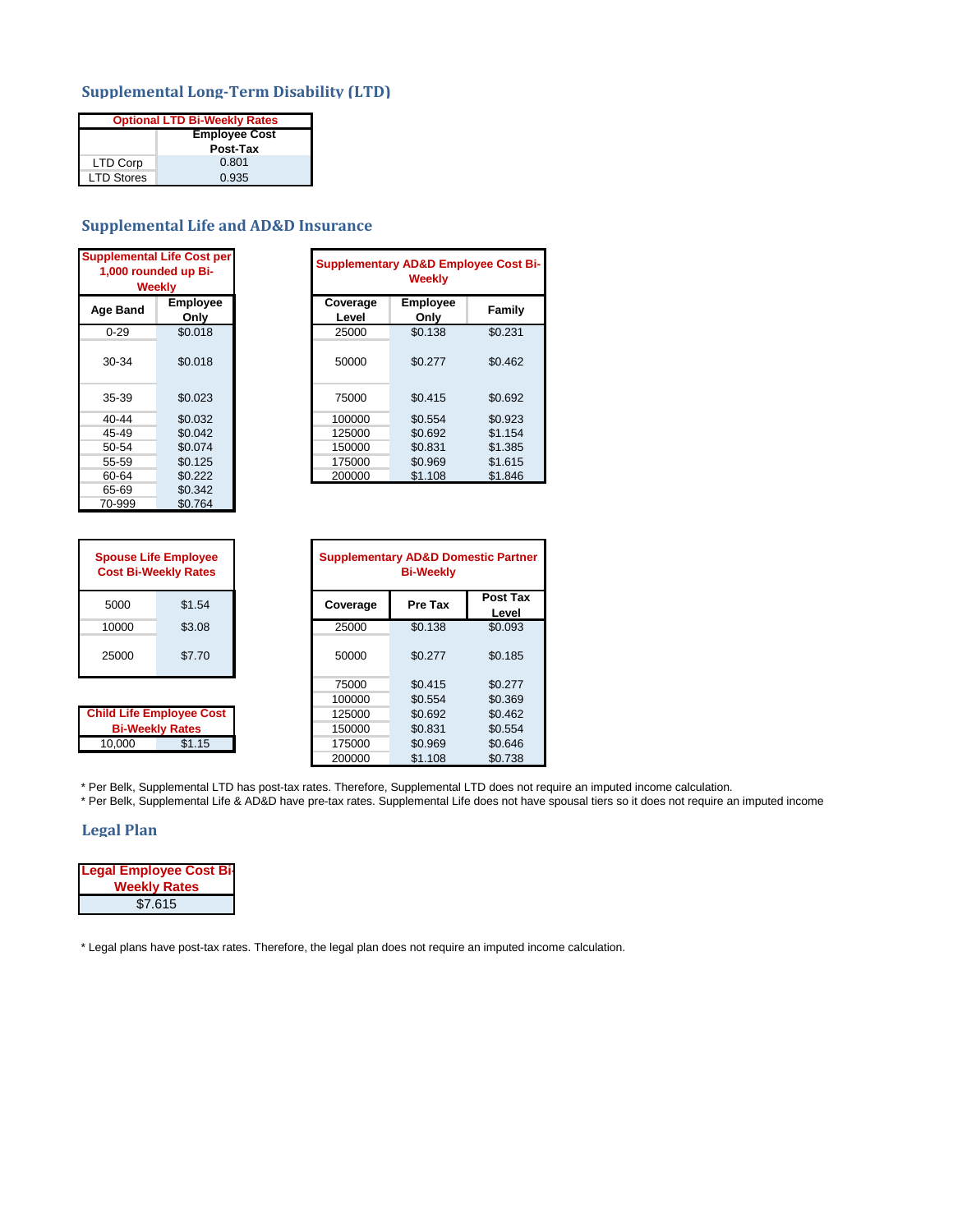#### **2022 Weekly Premium Rates**

#### **Medical Insurance**

| 2022 Medical Employee Cost (Weekly) |                            |                 |              |                |                 |              |  |
|-------------------------------------|----------------------------|-----------------|--------------|----------------|-----------------|--------------|--|
| <b>Employee</b>                     | No Tobacco<br>Uses Tobacco |                 |              |                |                 |              |  |
|                                     | <b>Premier</b>             | <b>Standard</b> | <b>Basic</b> | <b>Premier</b> | <b>Standard</b> | <b>Basic</b> |  |
| <b>Employee Only</b>                | 55.82                      | 38.49           | 22.17        | 65.43          | 48.10           | 31.79        |  |
| Employee + Child(ren)               | 81.12                      | 55.07           | 41.28        | 90.73          | 64.69           | 50.89        |  |
| Employee + Family                   | 180.66                     | 129.95          | 109.77       | 196.04         | 145.33          | 125.15       |  |
| Employee + Spouse                   | 155.36                     | 113.36          | 91.29        | 170.75         | 128.74          | 106.68       |  |

| Domestic Partner Rates: 2022 Medical Employee Cost (Weekly) |                                   |                 |              |                |                 |              |
|-------------------------------------------------------------|-----------------------------------|-----------------|--------------|----------------|-----------------|--------------|
| <b>IDomestic Partner</b>                                    | <b>Uses Tobacco</b><br>No Tobacco |                 |              |                |                 |              |
|                                                             | <b>Premier</b>                    | <b>Standard</b> | <b>Basic</b> | <b>Premier</b> | <b>Standard</b> | <b>Basic</b> |
| Pre-Tax: Employee + DP                                      | 55.82                             | 38.49           | 22.17        | 65.43          | 48.10           | 31.79        |
| Post-Tax: Employee + DP                                     | 99.54                             | 74.87           | 69.12        | 105.32         | 80.64           | 74.89        |
| Taxable: Employee + DP                                      | 103.86                            | 108.61          | 95.41        | 98.08          | 102.84          | 89.64        |
| Pre-Tax: Employee + DP Child(ren)                           | 55.82                             | 38.49           | 22.17        | 65.43          | 48.10           | 31.79        |
| Post-Tax: Employee + DP Child(ren)                          | 25.30                             | 16.58           | 19.11        | 25.30          | 16.59           | 19.10        |
| Taxable: Employee + DP Child(ren)                           | 40.90                             | 42.97           | 34.14        | 40.90          | 42.96           | 34.15        |
| Pre-Tax: Employee + Family (DP)                             | 81.12                             | 55.07           | 41.28        | 90.73          | 64.69           | 50.89        |
| Post-Tax: Employee + Family (DP)                            | 99.54                             | 74.88           | 68.49        | 105.31         | 80.64           | 74.26        |
| Taxable: Employee + Family (DP)                             | 114.70                            | 118.78          | 105.58       | 108.93         | 113.02          | 99.81        |
| Pre-Tax: Employee + Family (DP & DP Child(ren))             | 55.82                             | 38.49           | 22.17        | 65.43          | 48.10           | 31.79        |
| Post-Tax: Employee + Family (DP & DP Child(ren))            | 124.84                            | 91.46           | 87.60        | 130.61         | 97.23           | 93.36        |
| Taxable: Employee + Family (DP & DP Child(ren))             | 155.60                            | 161.75          | 139.72       | 149.83         | 155.98          | 133.96       |

### **Dental Insurance**

| 2022 Dental Employee Cost (Weekly) |                  |                  |  |
|------------------------------------|------------------|------------------|--|
|                                    | <b>High Plan</b> | <b>Core Plan</b> |  |
| <b>Employee Only</b>               | 6.92             | 4.93             |  |
| Employee + Child(ren)              | 15.35            | 12.18            |  |
| Employee + Family                  | 21.37            | 16.53            |  |
| Employee + Spouse                  | 13.24            | 9.28             |  |

| Domestic Partner Rates: 2022 Dental Employee Cost (Weekly) |                  |                  |  |
|------------------------------------------------------------|------------------|------------------|--|
|                                                            | <b>High Plan</b> | <b>Core Plan</b> |  |
| Pre-Tax: Employee + Domestic Partner                       | 6.92             | 4.93             |  |
| Post-Tax: Employee + Domestic Partner                      | 6.32             | 4.35             |  |
| Pre-Tax: Employee + DP Child(ren)                          | 6.92             | 4.93             |  |
| Post-Tax: Employee + DP Child(ren)                         | 8.43             | 7.25             |  |
| Pre-Tax: Employee + Family (Domestic Partner)              | 15.35            | 12.18            |  |
| Post-Tax: Employee + Family (Domestic Partner)             | 6.02             | 4.35             |  |
| Pre-Tax: Employee + Family (DP & DP Child(ren))            | 6.92             | 4.93             |  |
| Post-Tax: Employee + Family (DP & DP Child(ren))           | 14.45            | 11.60            |  |

## **Vision Insurance**

| 2022 Vision Employee Cost (Weekly) |      |
|------------------------------------|------|
| <b>Employee Only</b>               | 1.15 |
| Employee + Child(ren)              | 2.17 |
| Employee + Family                  | 3.32 |
| Employee + Spouse                  | 2.07 |

| <b>Domestic Partner Rates: 2022 Vision Employee Cost (Weekly)</b> |      |  |  |
|-------------------------------------------------------------------|------|--|--|
| Pre-Tax: Employee + Domestic Partner                              | 1.15 |  |  |
| Post-Tax: Employee + Domestic Partner                             | 0.92 |  |  |
| Pre-Tax: Employee + DP Child(ren)                                 | 1.15 |  |  |
| Post-Tax: Employee + DP Child(ren)                                | 1.02 |  |  |
| Pre-Tax: Employee + Family (Domestic Partner)                     | 2.17 |  |  |
| Post-Tax: Employee + Family (Domestic Partner)                    | 1.15 |  |  |
| Pre-Tax: Employee + Family (DP & DP Child(ren))                   | 1.15 |  |  |
| Post-Tax: Employee + Family (DP & DP Child(ren))                  | 2.17 |  |  |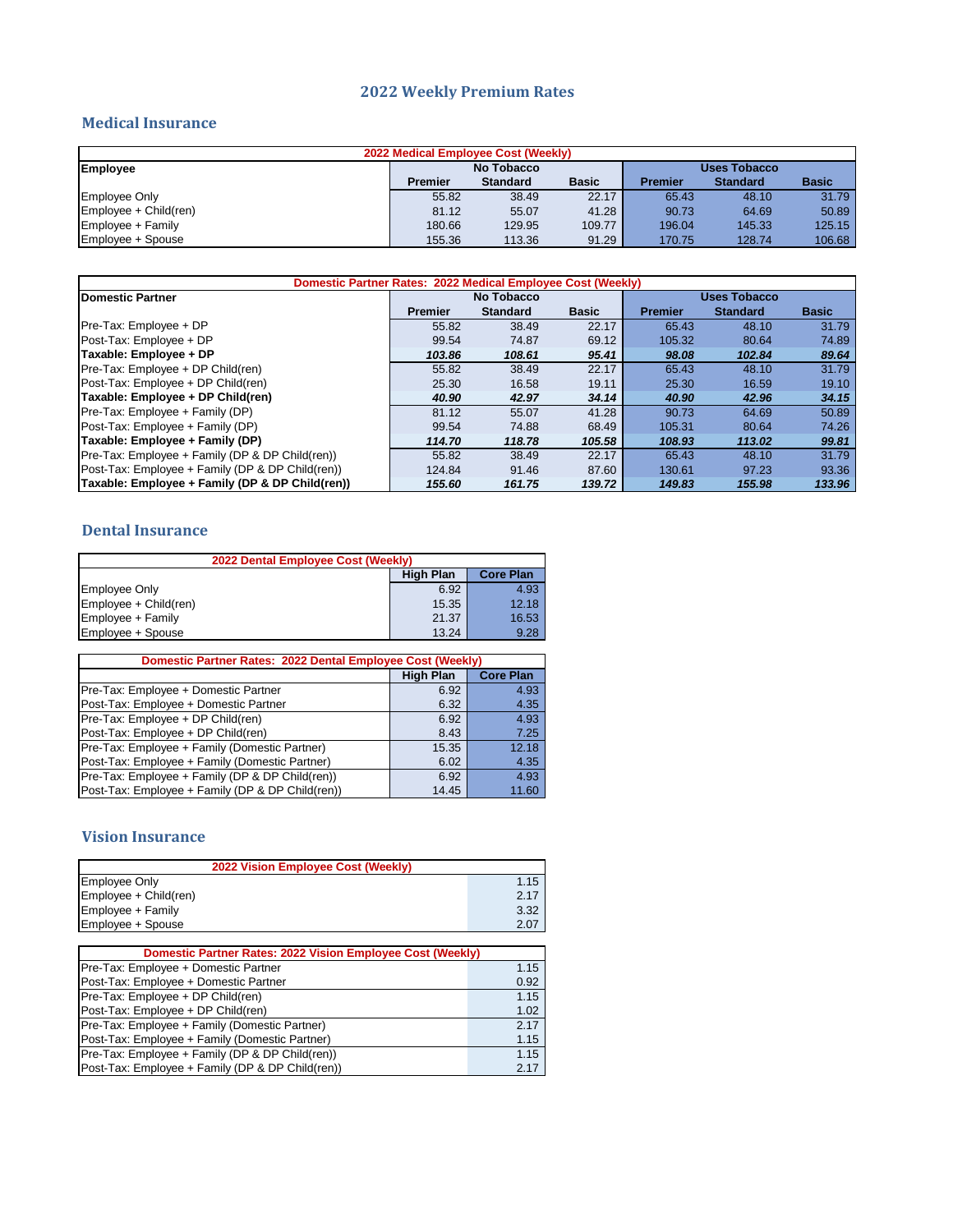#### **Critical Illness Insurance**

|                |                |                         | <b>High Plan \$20K Employee Cost Weekly</b> |                             |               |
|----------------|----------------|-------------------------|---------------------------------------------|-----------------------------|---------------|
| <b>Minimum</b> | <b>Maximum</b> | <b>Employee</b><br>Only | Employee +<br><b>Child</b>                  | Employee +<br><b>Spouse</b> | <b>Family</b> |
| $\Omega$       | 24             | 1.07                    | 1.07                                        | 2.14                        | 2.14          |
| 25             | 29             | 1.16                    | 1.16                                        | 2.32                        | 2.32          |
| 30             | 34             | 1.70                    | 1.70                                        | 3.40                        | 3.40          |
| 35             | 39             | 2.49                    | 2.49                                        | 4.97                        | 4.97          |
| 40             | 44             | 3.86                    | 3.86                                        | 7.72                        | 7.72          |
| 45             | 49             | 5.50                    | 5.50                                        | 11.00                       | 11.00         |
| 50             | 54             | 7.11                    | 7.11                                        | 14.21                       | 14.21         |
| 55             | 59             | 9.71                    | 9.71                                        | 19.41                       | 19.41         |
| 60             | 64             | 14.03                   | 14.03                                       | 28.06                       | 28.06         |
| 65             | 69             | 20.36                   | 20.36                                       | 40.71                       | 40.71         |
| 70             | 74             | 31.80                   | 31.80                                       | 63.60                       | 63.60         |
| 75             | 79             | 46.92                   | 46.92                                       | 93.84                       | 93.84         |
| 80             | 84             | 68.55                   | 68.55                                       | 137.10                      | 137.10        |
| 85             | 999            | 115.80                  | 115.80                                      | 231.59                      | 231.59        |

|                | Low Plan \$10K Employee Cost Weekly |                         |                            |                             |               |
|----------------|-------------------------------------|-------------------------|----------------------------|-----------------------------|---------------|
| <b>Minimum</b> | <b>Maximum</b>                      | <b>Employee</b><br>Only | Employee +<br><b>Child</b> | Employee +<br><b>Spouse</b> | <b>Family</b> |
| $\Omega$       | 24                                  | 0.74                    | 0.74                       | 1.47                        | 1.47          |
| 25             | 29                                  | 0.78                    | 0.78                       | 1.56                        | 1.56          |
| 30             | 34                                  | 1.05                    | 1.05                       | 2.10                        | 2.10          |
| 35             | 39                                  | 1.45                    | 1.45                       | 2.89                        | 2.89          |
| 40             | 44                                  | 2.14                    | 2.14                       | 4.27                        | 4.27          |
| 45             | 49                                  | 2.95                    | 2.95                       | 5.90                        | 5.90          |
| 50             | 54                                  | 3.76                    | 3.76                       | 7.51                        | 7.51          |
| 55             | 59                                  | 5.06                    | 5.06                       | 10.11                       | 10.11         |
| 60             | 64                                  | 7.22                    | 7.22                       | 14.43                       | 14.43         |
| 65             | 69                                  | 10.38                   | 10.38                      | 20.76                       | 20.76         |
| 70             | 74                                  | 16.10                   | 16.10                      | 32.20                       | 32.20         |
| 75             | 79                                  | 23.66                   | 23.66                      | 47.32                       | 47.32         |
| 80             | 84                                  | 34.48                   | 34.48                      | 68.95                       | 68.95         |
| 85             | 999                                 | 58.10                   | 58.10                      | 116.20                      | 116.20        |

\* Per Belk, the above benefits have post-tax rates. Therefore, these benefits do not require an imputed income calculation.

#### **Accident Insurance**

| <b>Accident High Plan Weekly Rates</b>                                                         |      |      |      |
|------------------------------------------------------------------------------------------------|------|------|------|
| <b>Employee</b><br>Employee +<br>Employee +<br><b>Family</b><br>Child<br><b>Spouse</b><br>Only |      |      |      |
| 3.02                                                                                           | 7.63 | 5.30 | 9.91 |

| <b>Accident Low Plan Weekly Rates</b> |                                                                            |      |      |  |
|---------------------------------------|----------------------------------------------------------------------------|------|------|--|
| <b>Employee</b><br>Only               | Employee +<br>Employee +<br><b>Family</b><br><b>Spouse</b><br><b>Child</b> |      |      |  |
| 1.56 <sup>°</sup>                     | 3.90                                                                       | 2 74 | 5.08 |  |

# **Hospital Indemnity Insurance**

| <b>Hospital Indemnity High Plan Weekly Rates</b>                              |      |               |       |
|-------------------------------------------------------------------------------|------|---------------|-------|
| <b>Employee</b><br>Employee +<br>Employee +<br>Child<br><b>Spouse</b><br>Only |      | <b>Family</b> |       |
| 1 75                                                                          | 6.55 | 9.69          | 11.48 |

| <b>Hospital Indemnity Low Plan Weekly Rates</b>                                                       |      |      |      |
|-------------------------------------------------------------------------------------------------------|------|------|------|
| <b>Employee</b><br>Employee +<br>Employee +<br><b>Family</b><br><b>Spouse</b><br><b>Child</b><br>Onlv |      |      |      |
| 2.38                                                                                                  | 3.27 | 4.85 | 5.74 |